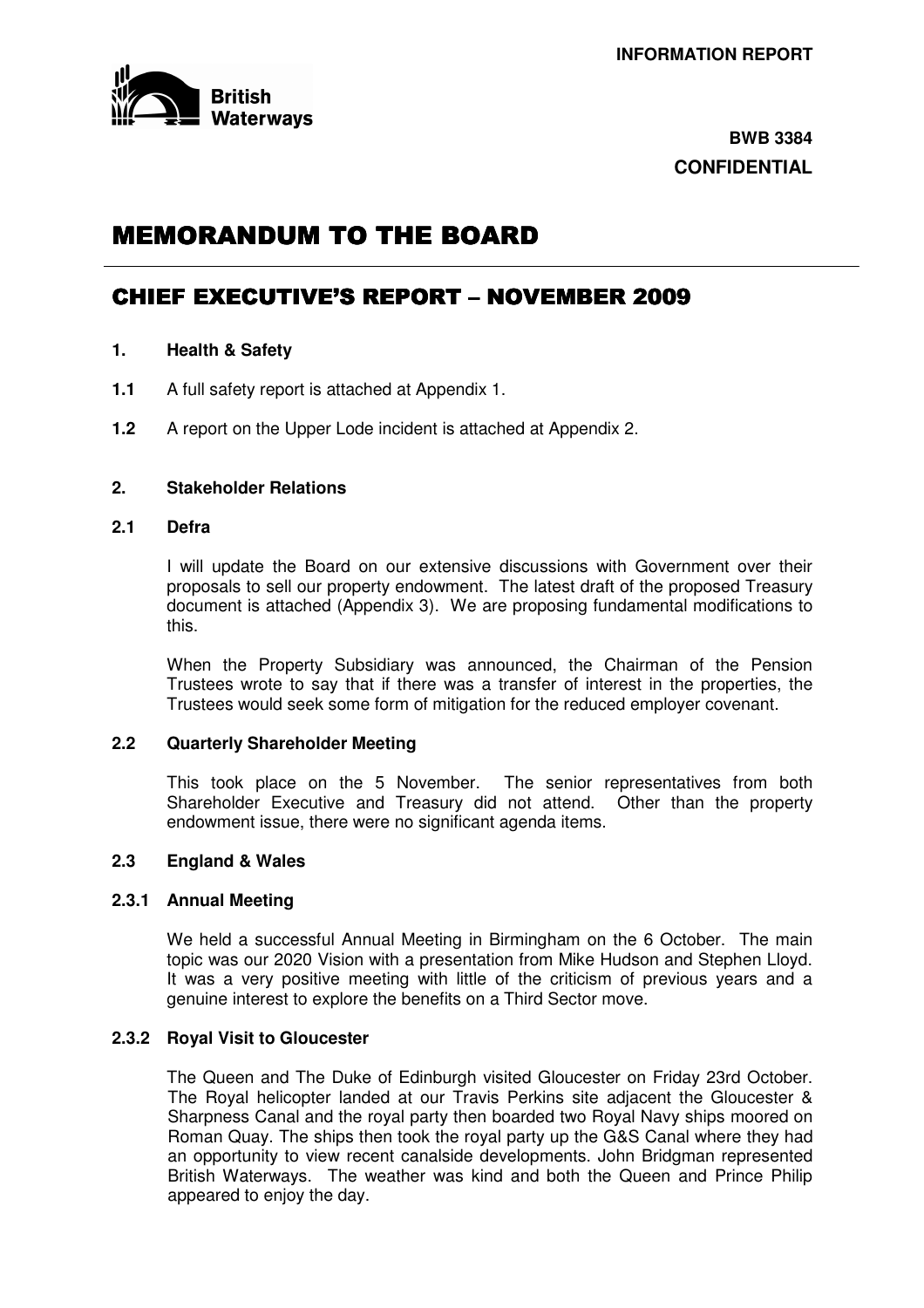## **2.3.3 British Waterways Wales Group**

5 members have been appointed and an induction programme is scheduled for the end of November.

#### **2.4 Scotland**

### **2.4.1 Meetings with Politicians**

Steve Dunlop had a very positive meeting with Roseanna Cunningham MSP, Minister for Environment and, following, was invited to attend a reception at the Scottish Parliament entitled 'Nature's Role in a Healthy, Wealthy Central Scotland'.

#### **2.4.2 Strategic Review – Third Sector Proposal**

In October, we convened the Autumn Highland and Lowland Customer Forums which attracted upwards of 130 people in total, and the Twenty Twenty conversation was a major part of proceedings.

Headline feedback suggests boating and towpath users are keen to see the canal network remain in public ownership and managed by BWS yet under a new business model which allows wider fund-raising/capital leverage. The consensus at both events was that there is a real value in a greater level of community and user involvement in the canal network.

#### **3. MARKETING & CUSTOMER SERVICES**

#### **3.1 Overview**

The period since the September Board has been dominated by the progress of our proposal to move to the third sector and our concern at the Government's proposal to sell our property. Some milestones are noted below and will be the subject of verbal update at the Board.

The restructure has gone mostly smoothly for the new marketing department which now incorporates all the people who devise policy, monitor and collect revenue from our boating business as well as marketing and communications professionals.

## **3.2 Communications**

## **3.2.1 Coverage**

We received a steady flow of positive media coverage over this period covering a broad range of topics, including wildlife, boating and the Olympics. In the latter part of the period, the Prime Minister's announcement about state asset sales renewed speculation in the press about BW's property dowry.

## **3.2.2 Social Media**

We are working with a specialist online communications agency, Wolfstar, to research the potential for using social media techniques to engage more with existing customers and wider audience groups.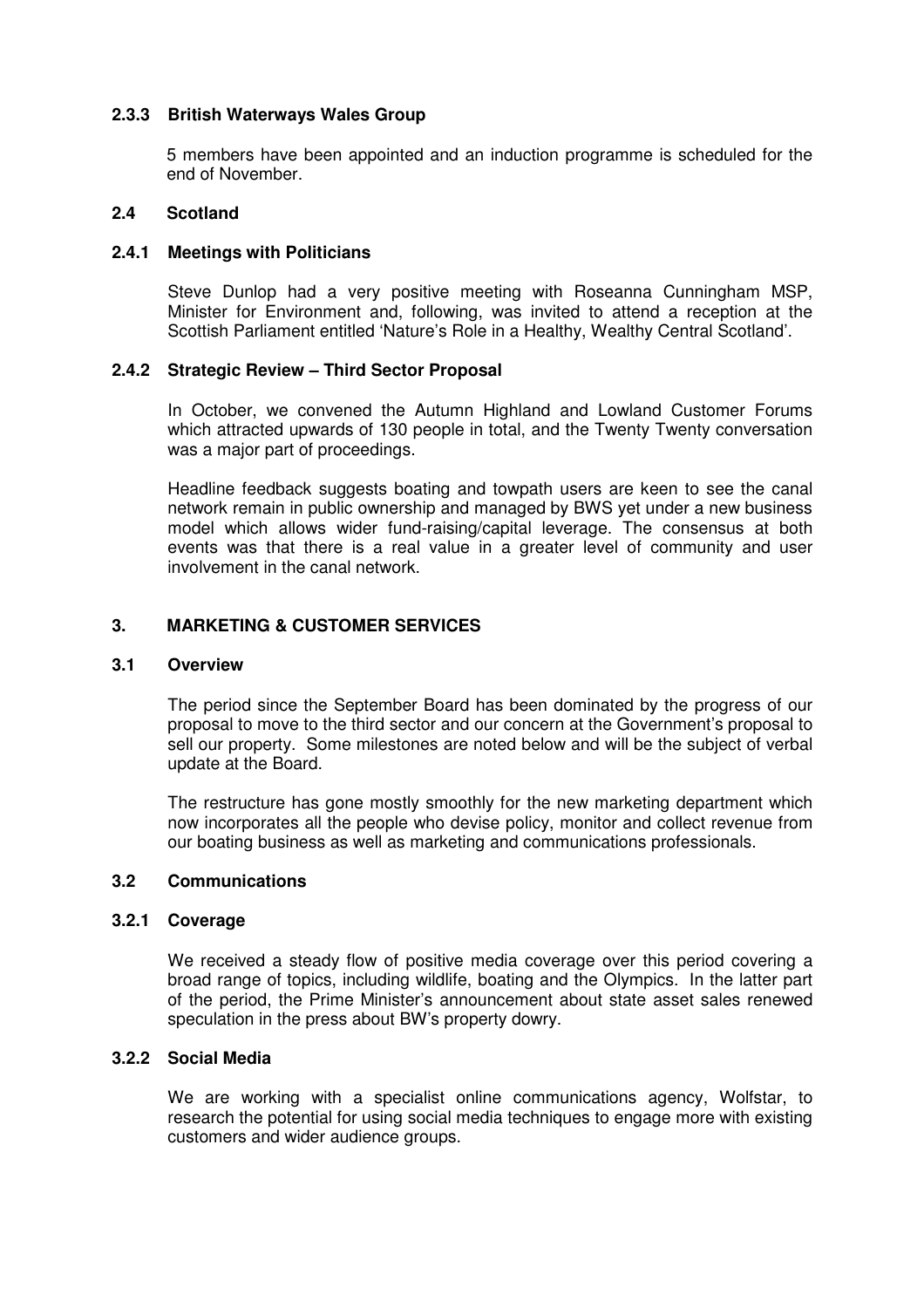## **3.2.3 England's Historic Waterways – a working heritage**

We launched a new joint document with English Heritage at London Zoo on the importance of the historic built environment to high quality waterside regeneration. The event was attended by around 120 architects and planners and a panel debate was chaired by Paul Finch, programme director of the World Architecture Festival, with other panellists including: architect, Rab Bennetts; historian and broadcaster, Tristram Hunt; and landscape practitioner, Simon Munro.

## **3.3 Customer Relations**

#### **3.3.1 Complaints**

To date (in the financial year 2009/10) the Waterway Ombudsman has completed 11 investigations. The Ombudsman fully upheld one of these complaints and in three of these she found partially against British Waterways. Seven were not upheld.

The overall volume of complaints year to date is down by 4.24% in comparison to the same period in 2008/09. The number of first level complaints responded to within fifteen working days is currently 100%.

#### **3.3.2 Freedom of Information Requests**

The number of Freedom of Information Act requests received to date (2009/10) is 127. In the same period in 2008/09, 39 requests for information were received. The number of information requests has more than tripled so far this year.

#### **3.4 Volunteering**

## • **Volunteer Activity – Half Year Position**

The waterways and central teams reported 7200 days of volunteering activity at the half year point (7300 days at the same point last year). Concerted efforts are now needed from the newly established central and local teams to ensure last year's record is significantly exceeded.

## • **Volunteer Organisations Recognition**

Awards are being given for the second year running to volunteering organisations around the country to say 'thank you' for their assistance. The groups are not 'winners' but are being thanked on behalf of all the organisations. Groups include local waterway societies, a youth volunteering organisation and local community volunteering groups.

## • **Website Development – Volunteering**

Substantial work has taken place over the summer months to revitalise the volunteering pages on the website. Whilst this work is not yet entirely complete, traffic is already on the increase; hits to our main volunteering article: http://www.waterscape.com/features-and-articles/features/volunteer-along-our-rivers-andcanals receiving 2,251 between June and September this year (a 345% increase on the same period last year).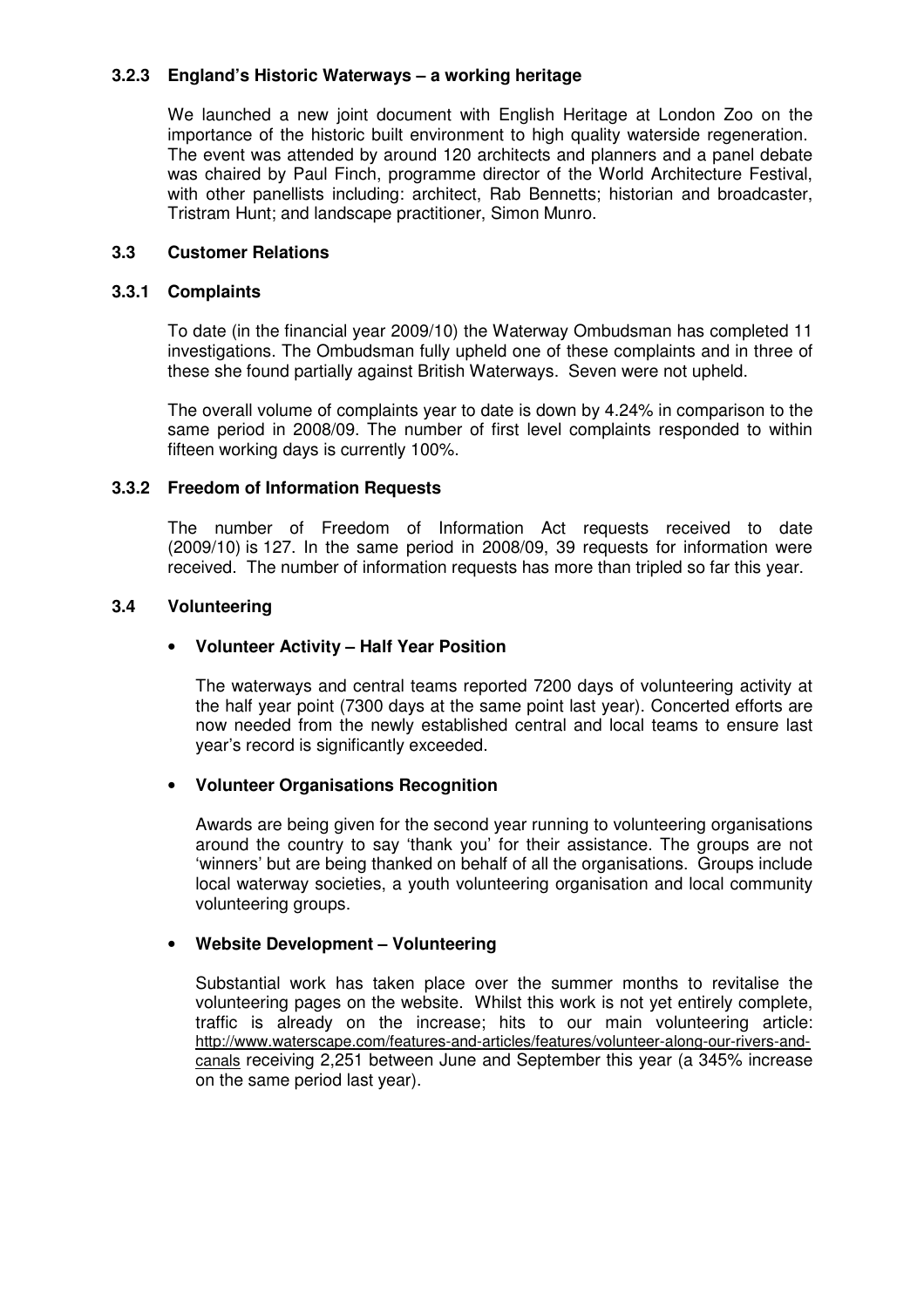## **3.5 Education**

- A new illustrated Water Safety booklet aimed at children aged 7 11 years has been produced with the assistance of The Child Education Coalition and funding from the Wild on Water supporters group. The booklet has been written to help children have a great time around the waterways and shows them what to do in an emergency. It is an illustrated booklet showing a variety of waterway scenarios, encouraging the safe use of our waterways. It has stickers, puzzles and a quiz for grown-ups to encourage children to pass on these messages to their peers.
- The booklet is presently being distributed to internal BW staff through BW Monthly, externally through the WOW website, waterscape, IWA, TWT, school and uniformed groups, e-mail. mail-out, Police, Fire & Rescue, St John Ambulance, ROSPA, along with our own education customer database. The requests for these booklets are already coming in thick and fast!



## **3.6 Engagement and Involvement**

- The British Waterways Advisory Forum Heritage Group has been advising on a specially designed process which aims to sell 13 life expired BW operational craft. These craft have substantial heritage value and the involvement of volunteers and enthusiasts in developing a sensitive and appropriate disposal process has been invaluable.
- A small consultation group is to be established shortly consisting of customers and senior waterway staff to explore ways in which our local consultation machinery could be expanded to include a wider cross section of the communities in which we work. Volunteers from both stakeholders and BW staff have already come forward to participate in this exercise.
- A similar discussion, considering our national stakeholder relationships is scheduled for the British Waterways Advisory Forum on 12 November.
- A very positive meeting with the representatives of the hire boat trade has taken place to discuss possible learning points arising from a tragic boating accident on the Oxford canal. Both BW and the trade representatives have pledged to explore improvements to customer information methods.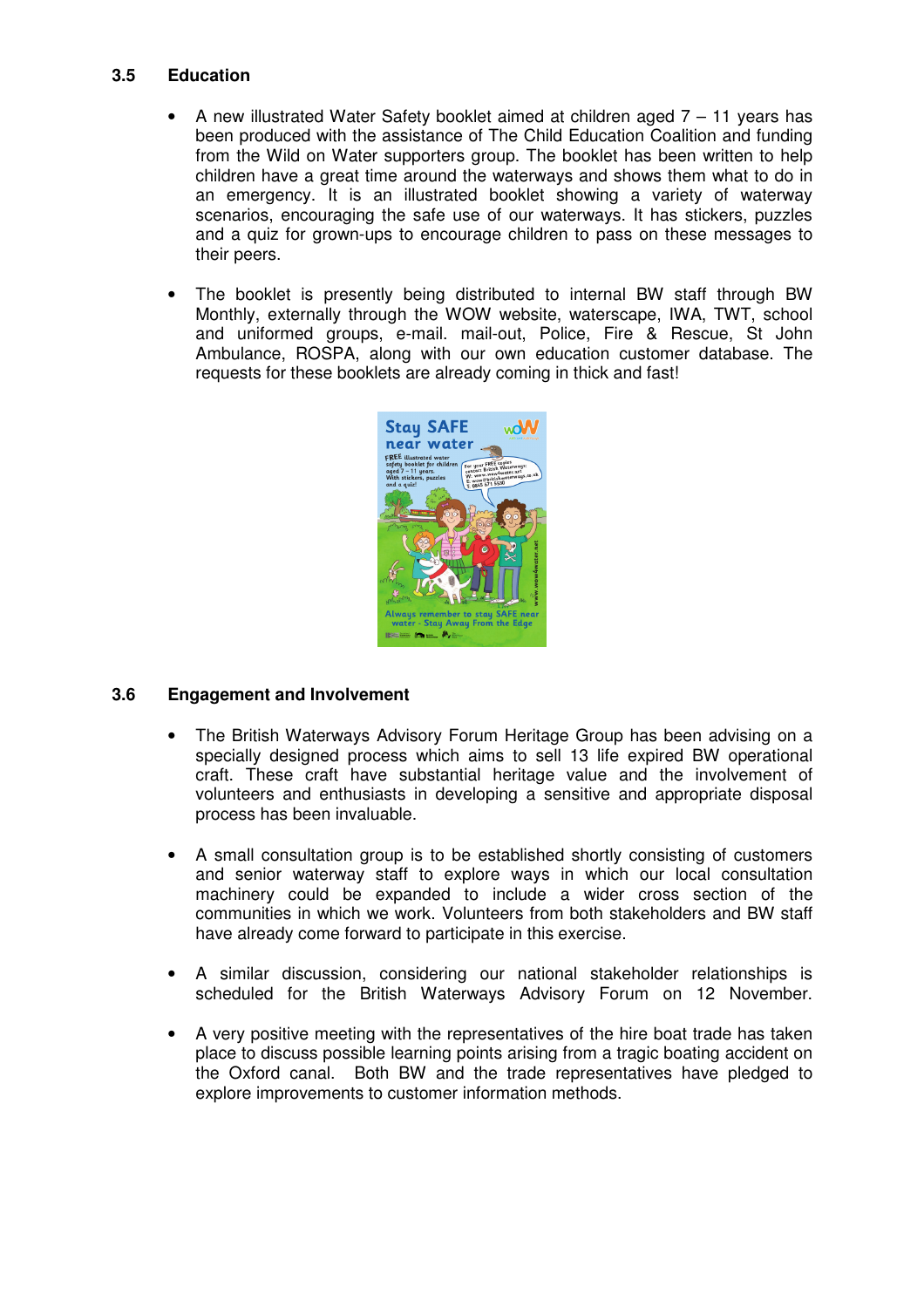## **3.7 Marketing**

## **3.7.1 Yours to enjoy 2010 marketing campaign**

Following three successful years for the 'yours to enjoy' campaign, next year's campaign will evolve with the introduction of 'it's a national treasure' and 'yours to look after' themes.

The prime objective remains to increase visit/visitor numbers but we will test volunteer/'get involved' messages at some destinations.

The creative will be given a personal voice with headlines such as, 'It's my favourite place to do lunch' and 'it's my favourite place to take mum and dad for some exercise' with the sub heading: 'my local canal, our national treasure.' New images are needed to depict this and two photoshoots have already been done with a third planned for March 2010.

A channel review is underway which, in particular, will look at online media opportunities although it is likely we still continue with doordrops and outdoor media as part of the mix as they are proven to work.

#### **3.7.2 Compass Report aka Setting a new course: Britain's waterways in the third sector'**

The report, which has been written by Mike Hudson with input from Margaret Bennett, Stephen Lloyd, and BW is now in the design process. Printed copies are due for delivery on 30 November and will be circulated to all customers and stakeholders engaged with the new strategy, such as those that attended the Annual Meeting and recent 2020 dinners. A PDF of the report will be available on the BW website.

## **3.7.3 Getting in touch leaflet**

We have a produced a 'getting in touch' leaflet for our customers with a waterway map and useful contact details to help them stay in touch with us as we adapt to the new structure. Hard copies have been distributed through user groups and waterway offices and are available on request from the customer service team. A downloadable version is on the BW website.

#### **3.8 Internal Communications**

To help our people get to grips with the new structure we've produced 'your essential guide to the new structure' to help get used to new ways of working during the early days and weeks of the restructure. It includes structure charts, useful phone numbers, a waterway map and new boundary details.

Now that the new structure is in place our attention turns to engaging staff with the new strategy. This started on 10 November with the Business Briefing for senior managers and continues with a series of face to face briefings for every employee, followed by some focus groups in early January. Our usual communications channels will help us to keep momentum around the strategy and we are also exploring new tools to engage with people and create more opportunities for upwards feedback such as webchats and a Chief Executive's blog.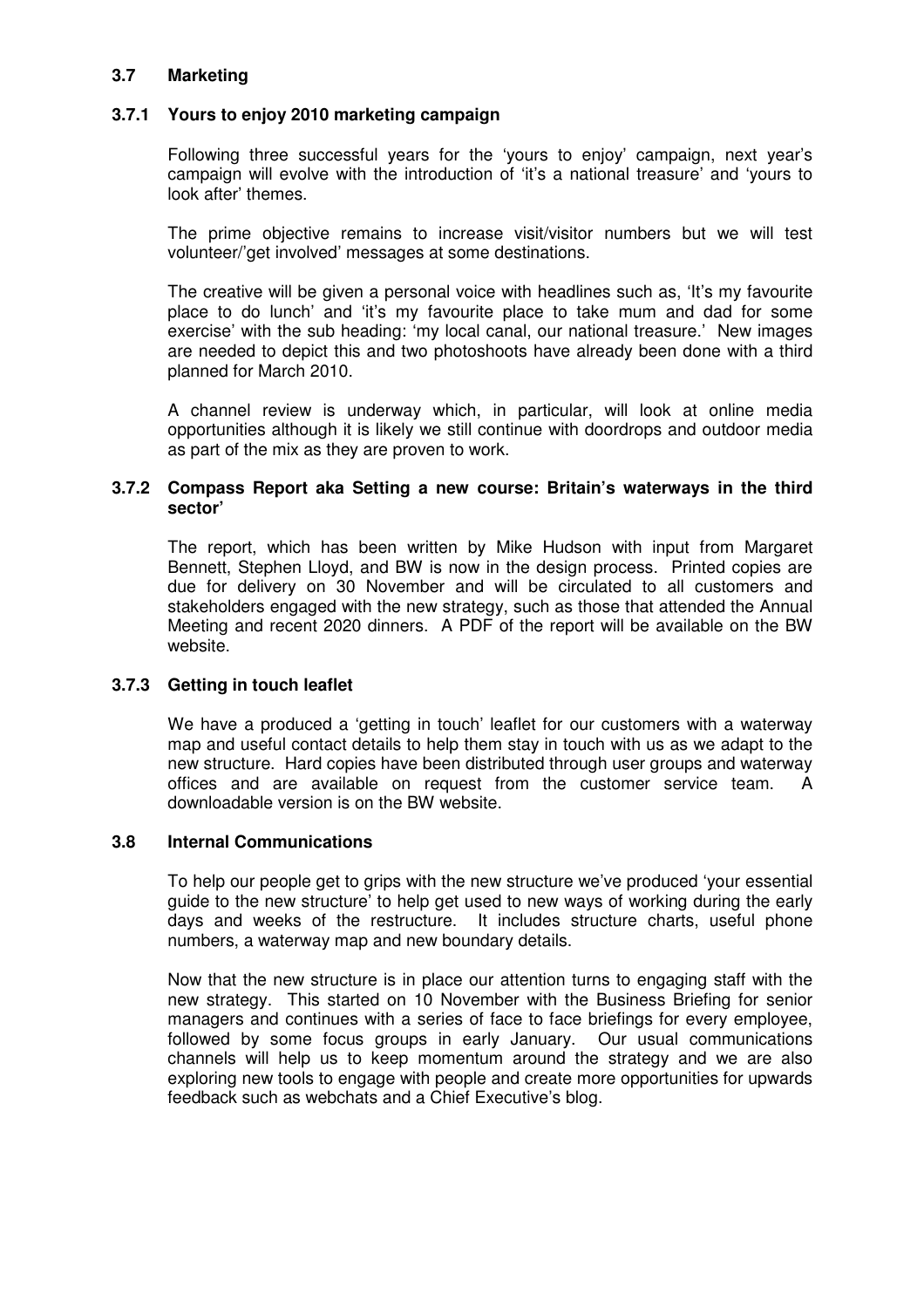#### **3.9 Boating Business**

This report is an interim as we make the transition to the new boating structure.

#### **3.9.1 Restructure of boating business**

The restructure has been generally well received by customers with particularly positive reaction from the boating trade to the establishment of the trade unit. A day briefing for the whole boating team will be held on 14 December.

#### **3.9.2 Licensing**

Indicative rates of evasion continue to fall and the two week National Boat Check started on target on 9 November. This will give us a full snapshot audit to compare data with 2009 and 2008.

We have published the licence discount restructure proposals agreed at the last Board and are now seeking views on the changes The timescale required to allow effective engagement means that any changes will probably be introduced at the beginning of August 2010 rather than April.

#### **3.9.3 Moorings**

We have launched a 12 week consultation to improve understanding of mooring issues amongst wider stakeholders as well as boaters, and to invite feedback on new policy proposals for creating local, stakeholder-led mooring strategies, for introducing charges for overstaying on short term moorings and for residential moorings. We want to widen public engagement in the challenges that BW faces in balancing different demands on scarce mooring as boat numbers continue to grow, particularly for residential use. The formal consultation follows extensive pre-consultation engagement.

## **4. STRATEGIC PEOPLE ISSUES**

#### **4.1 Restructure**

The new business structure went live on 2 November. The crossover went smoothly and everyone is now working in the new structure.

The final outcome on numbers is as follows:

Net reduction in posts: 108-118 Total redundancies: 88 of which 42 voluntary and 46 compulsory Total redundancy and restructuring costs: circa £3.2m.

## **4.2 Business Briefing**

Directors and the top 60 managers met for a one day conference on the 10 November. The main topic was the 2020 vision. We had outside speakers from BNP Paribas (on the economy). Cavendish (on the political scene) and Compass (on 2020).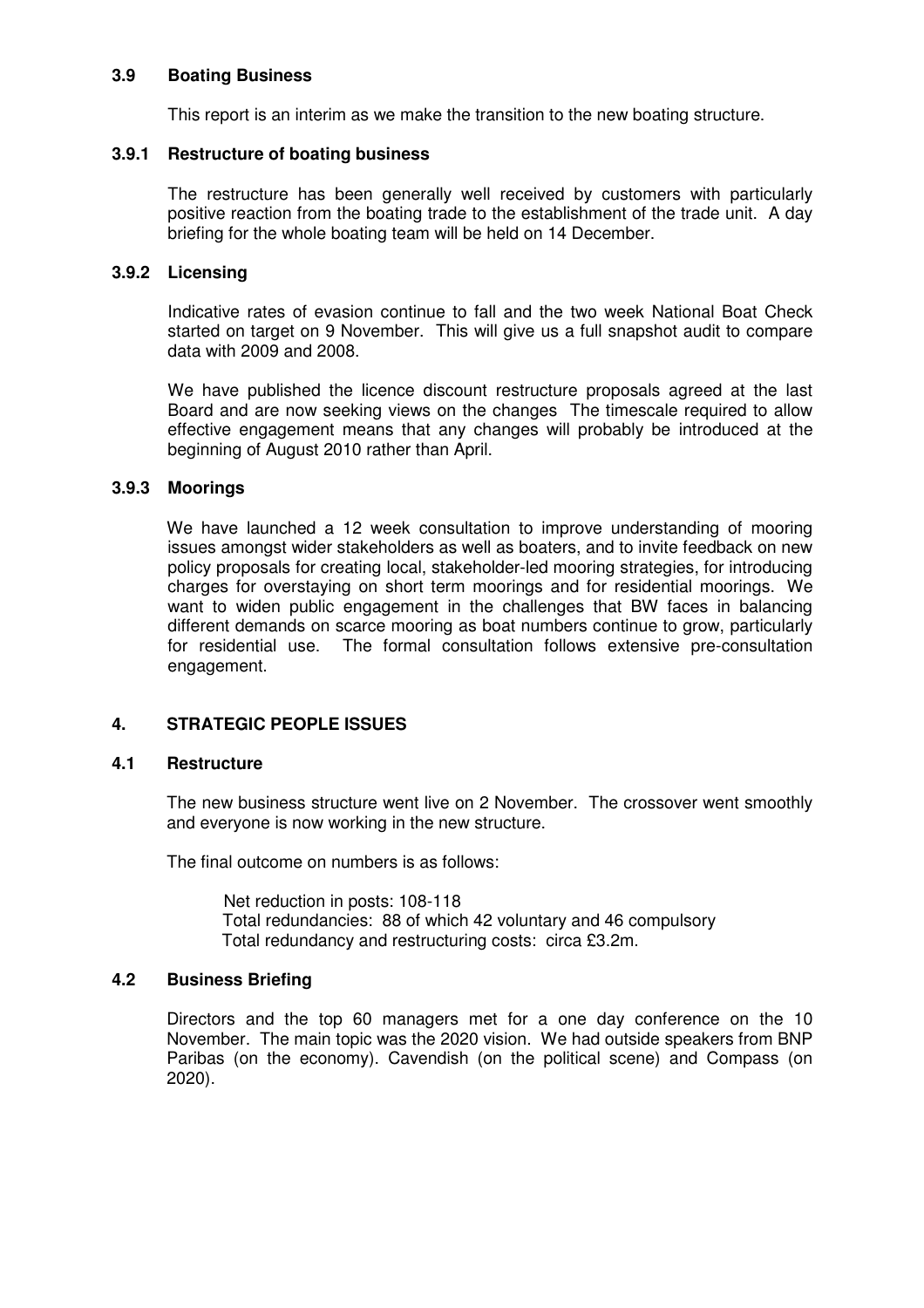## **5. LEISURE**

## **5.1 Standedge**

October saw the Marsden Jazz festival hit Standedge, with a Salsa night bringing in around 100 people on the Saturday night. This was followed by a family activity day on the Sunday with badge making, craft fair and various jazz performances throughout the day including a jazz boat shuttling people from the village to the centre all day. Other successful events included a bat walk which attracted around 40 people and the heritage open day which saw an illustrated talk by Terry Sigsworth, and a vintage car rally at the centre.

## **5.2 Record Season for the Crinan Canal**

Although the season is now slowing, with 1,782 boat movements and still counting, it has been a record year on the Crinan Canal.

## **5.3 Awards**

The Crossing on the Caledonian Canal has made the first cut of BURA's Waterways Renaissance Awards 2010 and the Caledonian Canal has been short-listed for Best Visitor Experience in the Highlands and Islands Tourism Awards taking place on 20<sup>th</sup> November.

## **6. PROPERTY**

## **6.1 Disposal – Floatel Hotel, Northwich**

Following the tenant going into liquidation, the empty building has become an ongoing problem with vandalism. The Property Development team, who manage the property, have gained approval for the property to be demolished and work will commence on 2 November. The site will form part of the Northwich Regeneration project.

## **7. RESTORATION/REGENERATION**

## **7.1 Weaver Valley – Canoe Trail**

A successful first round bid has been achieved with the submission of a Canoe Trail to Sports England Rural Communities Themed Round which will create a long distance trail along the Weaver Navigation. The project, part of 30 successful schemes from over 500 submissions, has now been invited to submit a detailed bid in December. The project brings together a large number of partners throughout West Cheshire including the new Local Authority and a number of sports organisations.

## **7.2 Shireoaks, Chesterfield Canal – Towpath Improvements**

The funding bid for 2km of upgraded towpath has been successful. Funds of £229k including BW's £23k contribution will be included in an AR. A first steering group meeting has been held with the Nottinghamshire County Council and Chesterfield Canal partnership about participation in the project. The Chesterfield Canal Partnership will be providing volunteers to undertake user studies before and after the works.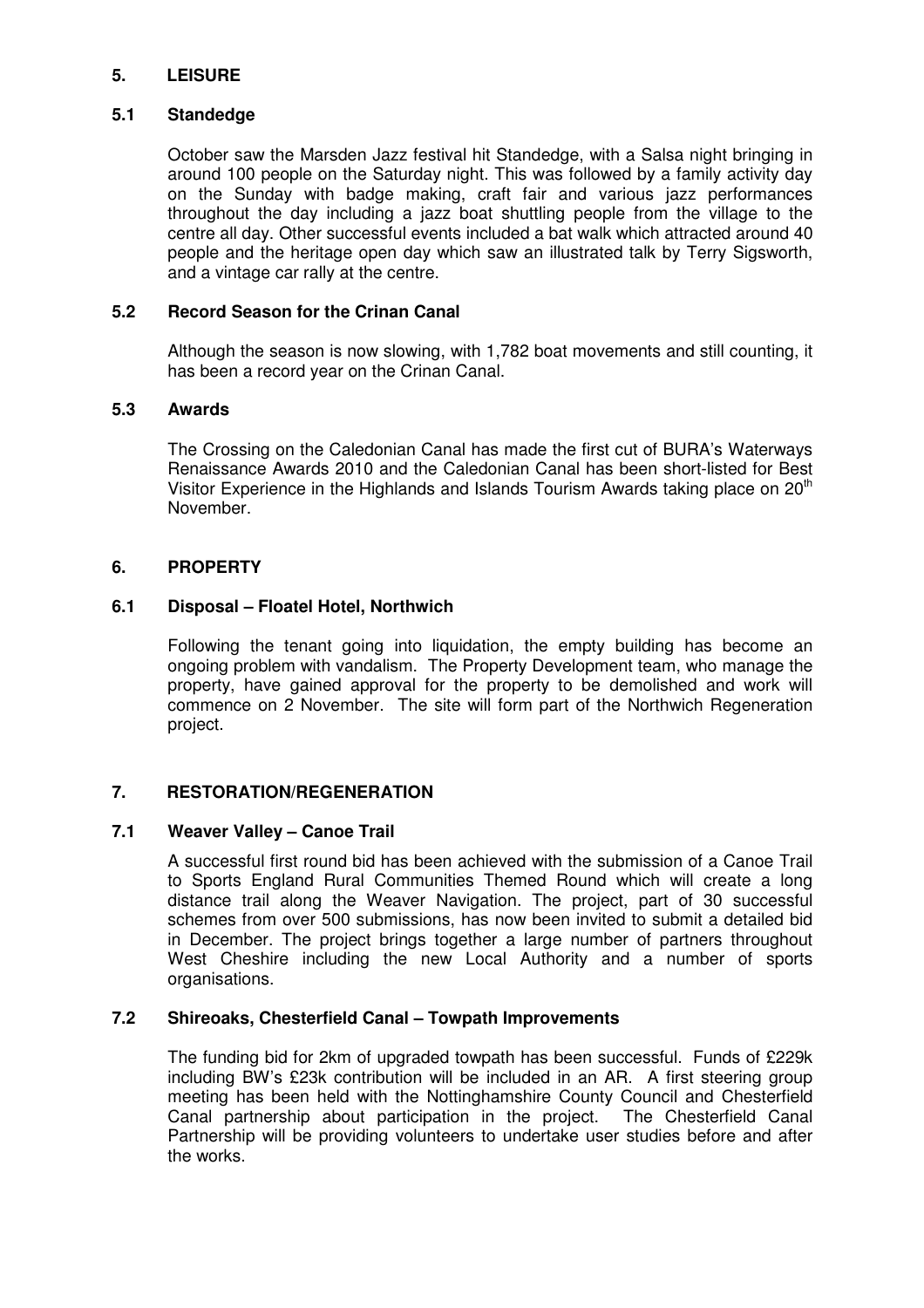## **7.3 Constructing Excellence Award**

Nottingham's Big Track sustainable transport route has won the East Midlands Infrastructure Award. BW representatives and project partners have been invited to the national presentation on 19 November 2009 at Lords. The awards aim to recognise and reward innovation, skills & training, and sustainability in construction.

## **7.4 River Soar Emerging Strategy launch**

The event on 24 November at Walkers Stadium, Leicester will launch the River Soar & Grand Union Canal Emerging Strategy. BW is a partner in the project, led by The Waterways Trust. The strategy provides an assessment of the current position, issues and future opportunities of the River Soar and Grand Union Canal, recommending a series of short to medium term actions to secure a successful longterm future for the waterway.

## **7.5 Movement for the Kelpies**

In October, the Helix Board gave the go-ahead for a full canal extension leading from a new sea lock on the River Carron and the Carron marina at Grangemouth to either a lift bridge or drop lock connecting with the existing Forth and Clyde Canal along with the 30m high iconic Kelpie installations.

## **7.6 Independent Economic Impact Research, Scotland**

We have received the findings of our six monthly report by independent economic consultants and, whilst regional impacts are to follow, we know that overall impact figures have increased.

Overall, £322 million of private investment has been stimulated by the Millennium Link (up from £282m in April's report) and updated projects show we have the potential to generate £1.8bn (up from £1.5bn reported in April) and over 12,700 jobs by 2015 if investment in Scotland's canals continues at the current level.

## **8. RISK**

## **8.1 River Usk Abstraction**

BW met the EA officers charged with carrying out a review of their process to date. They are prepared to consider BW's input and views in that review. We have also demonstrated that lower rates of abstraction being called for by EA and W&U Foundation cannot support navigation without unacceptable restrictions. EA agreed at the meeting that the existing Management Agreement does not require us to restrict navigation except in the worst flow conditions (not reached this year).

## **8.2 Pollution Incident – River Trent**

On Wednesday 7 October a major pollution incident occurred when cyanide was leaked into the Trent at a point before the river forms part of the Trent & Mersey canal at Alrewas. The event was reported widely in national TV, radio and press. Emergency procedures waterway worked well and we were able to respond effectively and work with the Environment Agency to monitor and mitigate damage. Aside from staff time, there was no cost liability for BW. Local staff can be commended for their response.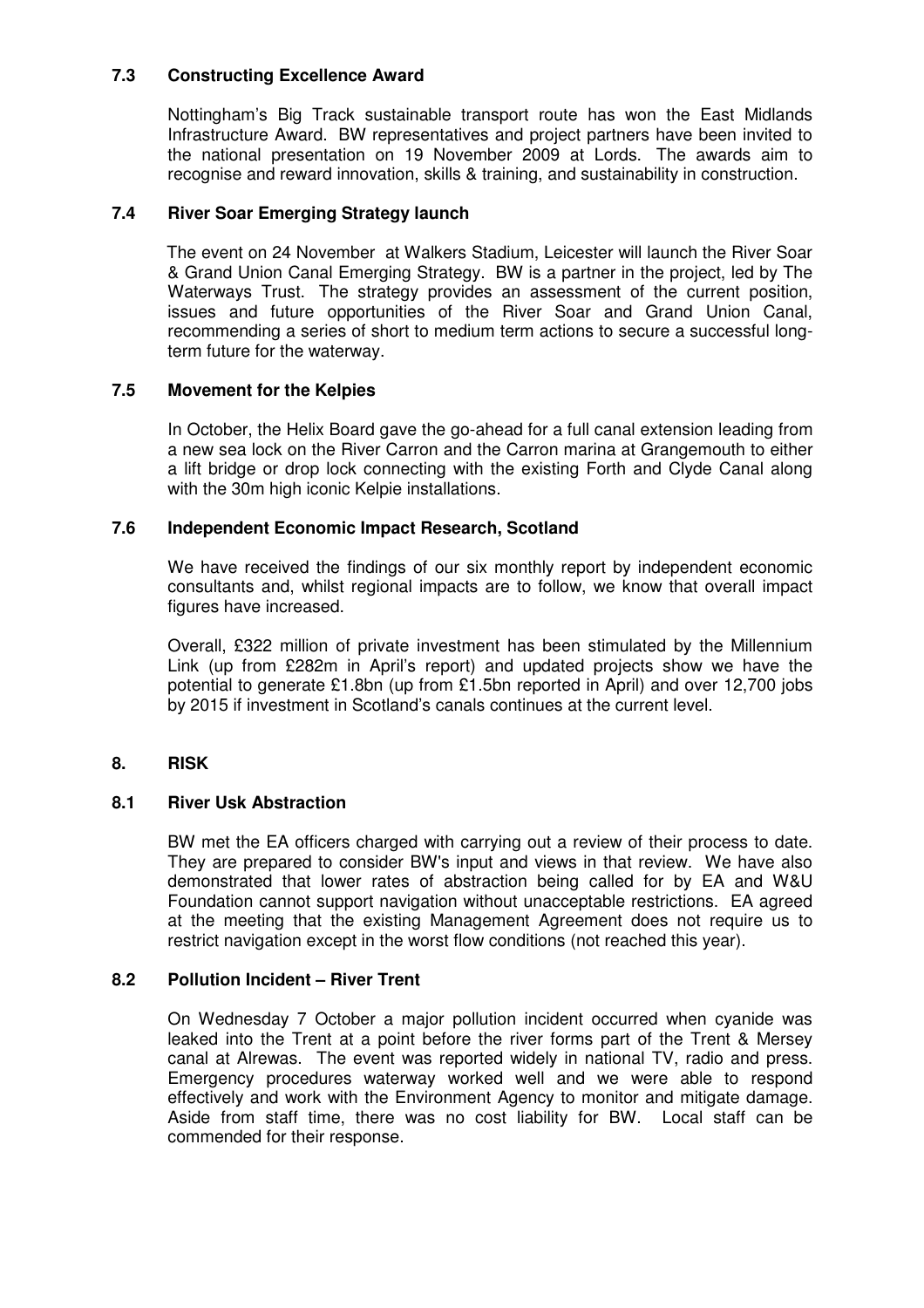## **9. CORE WATERWAY**

#### **9.1 Heritage Partnership Agreement**

We have finally concluded our agreement with East Riding District Council, English Heritage and PICAS which will facilitate a very much efficient approach to maintenance works on the Pocklington Canal. The quality of the work has been recognised at recent Heritage Conventions and will form a template for other English Heritage Partnership Work with BW.

## **9.2 Volunteer Works**

In recent weeks teams of volunteers have been out litter picking, cutting back vegetation, cleaning off copers, scraping cobbles and trimming up the towpaths along the Rochdale Canal, MB&B and the Leeds & Liverpool Canal.

Other groups such as Lancashire Probation Trust, Marple Locks Heritage Society, Inland Waterways Protection Society and many more have been engaged in similar projects.

Collectively these groups have collected countless bags of litter, cut back 2 km of vegetation, cut back 0.5 km metres of wash wall trees, scraped off 2 km of the towpath and coping stones.

Discussions with Burnley Council continue whereby funding for a litter boat plus labour is being sought. A combination of private sponsorship and Future Jobs funds is being actively sought, with the Council being the lead partner.

#### **9.3 Sailability**

Attempts to assist in the resolution of the differences between the parties Rudyard Lake Limited and Sailability are ongoing. RLL maintain that they do not want the proposed boat house in the bay of the lake and have proposed an alternative building which it appears on face value that the planners may accept. Sailability formally considered this but have yet to respond with a decision. Questions have been raised of the Waterways Minister on the matter and he has indicated he would be prepared to meet the MP and Trustee Charlotte Atkins. To date the information provided to the Minister has come directly from BW.

In anticipation of a failure to find an amicable solution a further legal review of the licence to RLL is being undertaken.

## **9.4 Tees Fish Pass**

Some concern is expressed about the information coming from the study which suggests that the Barrage – Barrage/water quality relationship is having a detrimental impact on the passage of migratory fish – noting that the new canoe slalom will improve routes for passage once completed. We are convening an internal review of the project which is mid-term to ensure we can control media concern and develop an appropriate "proportionate" response.

## **9.5 Heritage Open Days**

BW ran 20 Heritage Open Day events with support from canal societies and other voluntary groups. Amongst these the 'walk and talk' events were very successful, with over 100 people attending in e.g. Gloucester and in Edinburgh. Elsewhere, specific buildings were open to the public (e.g. The Kiln, Newark, Lune Aqueduct, Lancaster, the Hydraulic Accumulator Tower, Limehouse).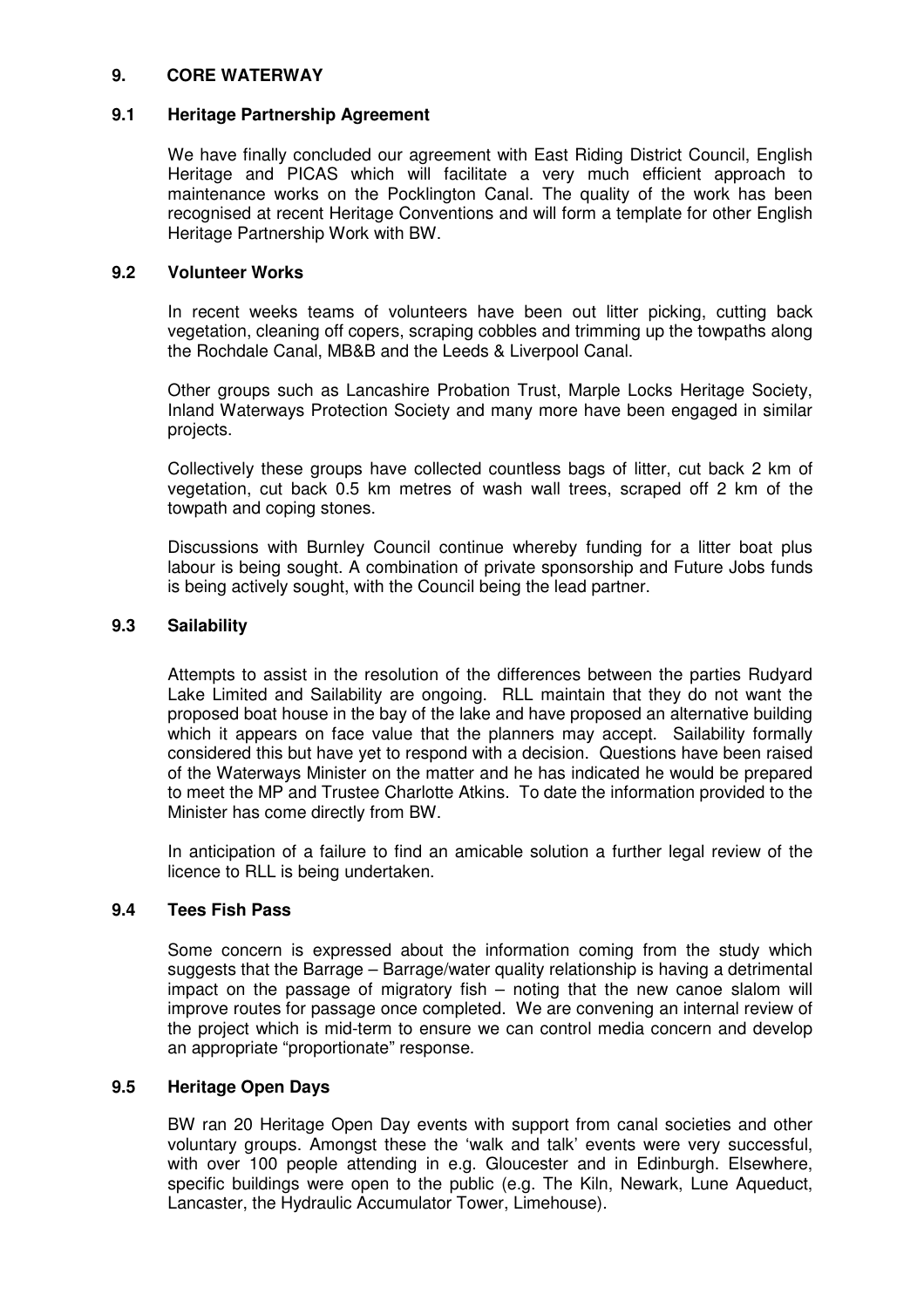## **10. EFFICIENCY**

## **10.1 Efficiency & Benchmarking**

As part of Defra's drive towards an Integrated Commercial Strategy (ICS), we have recently attended a 2-day workshop with the Defra 'family'geared towards identifying priority areas for collaborative procurement within Defra and/or across the public sector as a whole. 'Pathfinder' projects have been identified as follows:

| <b>Collaborative Procurement: Pathfinder Projects - October 2009</b> |                                  |                     |                         |
|----------------------------------------------------------------------|----------------------------------|---------------------|-------------------------|
| <b>Project Name</b>                                                  |                                  | <b>Lead Partner</b> | <b>Key Participants</b> |
| 1.                                                                   | Temporary admin staff            | EA                  | NE, Defra               |
| 2.                                                                   | <b>Print Management</b>          | <b>Fera</b>         | Defra                   |
| 3.                                                                   | Mobile Comms                     | <b>Natural</b>      | Defra                   |
|                                                                      |                                  | <b>England</b>      |                         |
| 4.                                                                   | <b>Environmental Consultancy</b> | <b>Natural</b>      | CEFAS, EA, BW           |
|                                                                      |                                  | <b>England</b>      |                         |
| 5.                                                                   | <b>Engineering Consultancy</b>   | EA                  | <b>BW</b>               |
| 6.                                                                   | <b>SBEWS (Facilities Mgmt)</b>   | <b>Core Defra</b>   |                         |
| 7.                                                                   | Management Information           | <b>Core Defra</b>   |                         |

Due to our level of procurement resource / expenditure relative to that of the EA/NE in these areas, our involvement is likely to be primarily that of a stakeholder/beneficiary rather than lead organisation.

Following a recent meeting held with relevant directors and chief executives of Defra, EA and BW to discuss OEP and BW/EA scope for savings/wider collaboration, Jim Stirling and Nigel Habben have also met with EA representatives and commissioned an independent benchmarking report to examine the potential for EA/BW collaboration on construction procurement. Initial findings suggest BW Omnibus framework as being good value compared to EA major works approach but further analysis is currently underway.

BW has contributed to a HM Treasury OEP benchmarking exercise via DEFRA. This looked at our overhead costs in terms of Finance, ICT, HR, Procurement and Office Space. We have been given sight of the data set for the DEFRA family of organisations and whilst there are some notable differences in the metrics, BW's statistics are broadly similar to or better than the other organisations, including the EA.

The project has now moved a stage further with the Treasury sharing the complete data set across government and BW has been invited to join a working group to consider and comment upon this data. It is likely that this data will be put into the public domain in the near future. This represents an excellent opportunity to measure BW against a wide range of public sector organisations in a way that hasn't previously been possible.

We will be seeking to identify areas for performance improvement on the basis of this comparative analysis. Alongside this work we have secured agreement from Scottish & Newcastle Plc to visit their shared services function to learn how they operate this, what they achieve within it and how they measure their performance. We will assess how BW compares to this leading private sector organisation with regard to shared services with a view to enhancing our own performance.